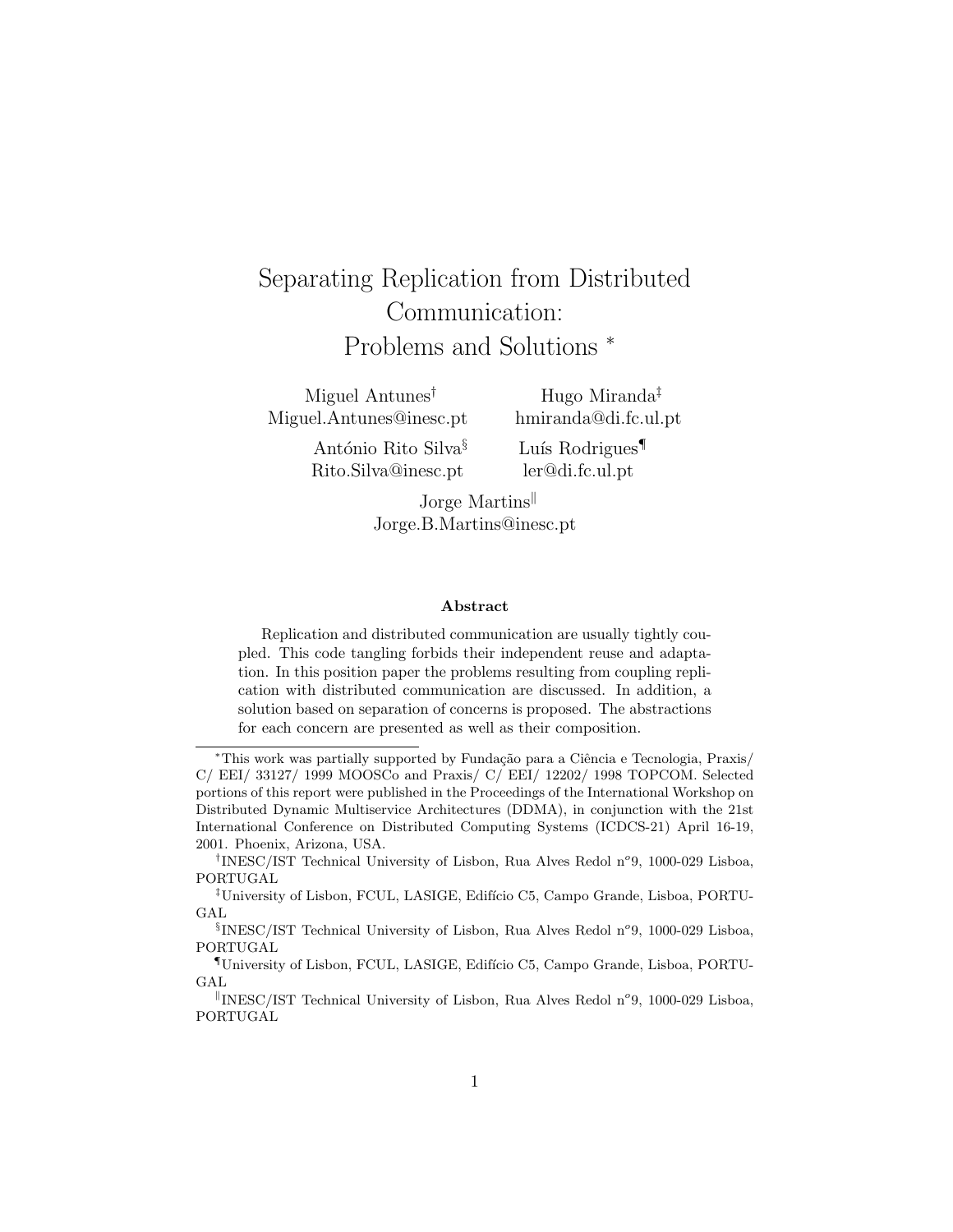# 1 Problem

Distributed multi-user interactive systems are an extremely relevant application area. Applications such distributed simulation, computer supported collaborative work (CSCW), multi-user games or dungeons (MUDs), and multi-user object-oriented environments (MOOs) are becoming increasingly pervasive. The MOOSCo project [\[10](#page-13-0)], Multi-user Object-Oriented environments with Separation of Concerns, addresses the difficulties in applying a component-based approach in a vertical and integrated manner, from analysis to implementation, to the design of this class of systems. In this project the experience of two research groups, a software engineering group and a distributed systems group, is being integrated. In particular, the composition of middleware abstractions and infrastructure communication protocols is being studied. This position paper discusses the problems associated with the composition of replication with distributed communication.

Replication and distributed communication are usually tightly coupled since replication only makes sense in the context of distributed applications. Almost accidentally, replication is mixed with distributed communication since the latter is usually used as the base of distributed applications construction. This situation results in the well-known code tangling problem[[7](#page-12-0)].

Regardless of non orthogonality, it is necessary to find completely independent solutions for both concerns, such that it is possible to reuse, adapt and compose them independently. This separation of non-orthogonal concerns is a major open problem[[1\]](#page-12-1).

In synthesis, the following problems are addressed:

- What are the abstractions for replication and distributed communication that allows them to be independently specified from each other?
- How to deal with inter-concern dependencies such that their impact is controlled in order to keep independent the definition and evolution of each concern.

# 2 Solution

The proposed solution is to treat both concerns at the same level, instead of defining replication on top of distributed communication. The approach considers replication independently from distributed communication.

Abstractions for replication and distributed communication are defined in a way that each abstraction does not raise any assumption about the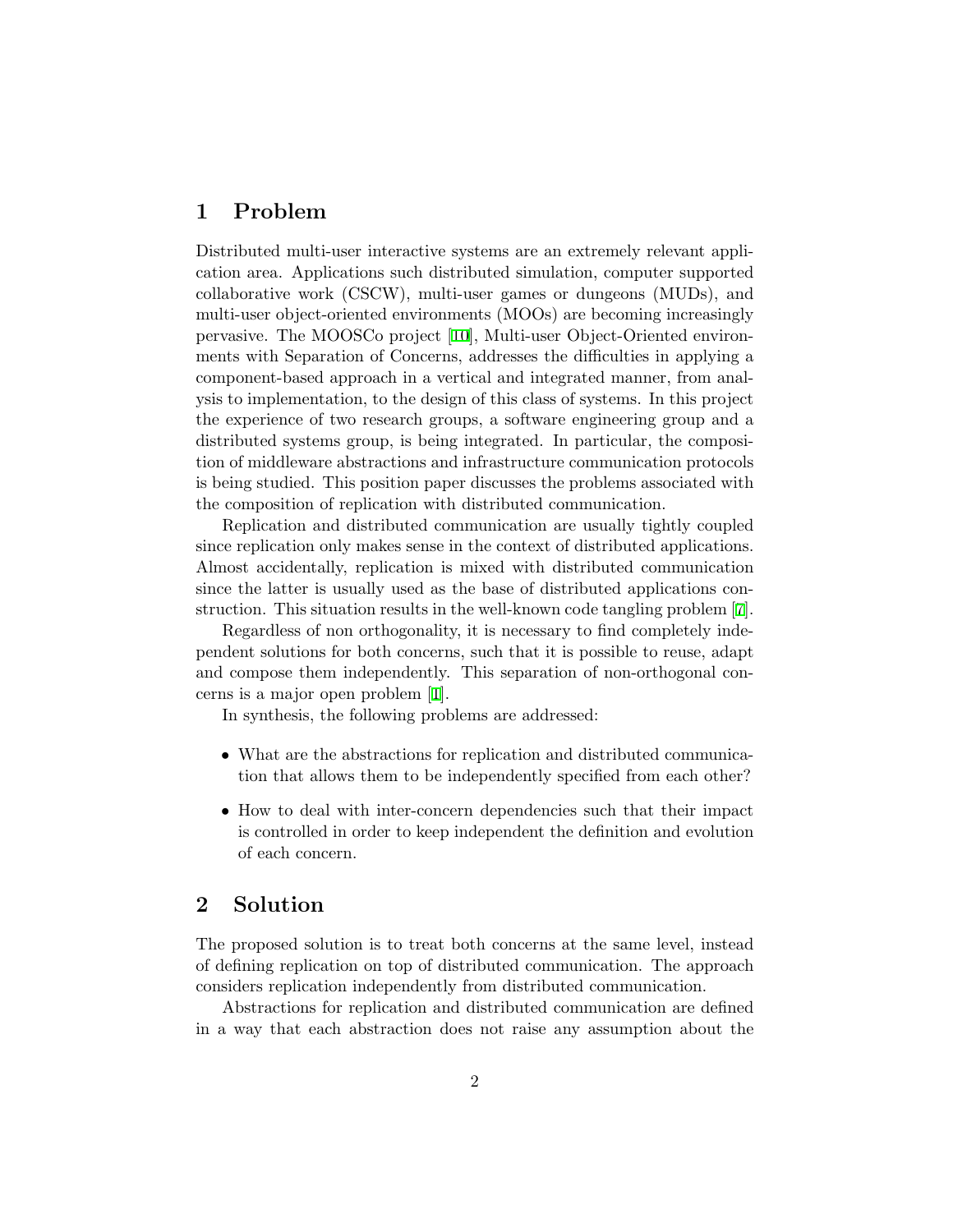other abstraction.

In order to deal with inter-concern dependencies a new abstraction is defined, a composition abstraction, that ensures the independence of each concern's specific parts. That way, the whole, the composition, is more than the sum of the parts, the composed concerns.

The independence of the concern abstractions allows them to be easily reused and adapted. Each concern has several variations that should be used depending on the application specific needs. For example, different distributed architectures can be used for distributed communication, e.g., client-server, peer-to-peer and hybrid. Both architectures have their advantages and disadvantages thus, designers should be able to choose which is more suitable for the target application. Regarding replication, different consistency criteria are needed for different objects depending of what is their replicated state, their update frequency or even their semantics. Forcing the same consistency criteria for all updates is too restrictive and may impose unnecessary overhead on the system.

So, the proposed approach requires that each concern abstraction possesses the expressive power required to support the different concerns variations. Moreover, in order to keep concerns independent, the composition abstraction should also support the variations that are part of the composition semantics. That way, non-orthogonal aspects of composition are confined to the composition abstraction and the impact of their evolution is controlled in the right place.

In the rest of this paper abstractions for distributed communication and replication are presented, Sections [3](#page-2-0) and [4](#page-5-0) respectively. In Section [5](#page-8-0) it is also presented an abstraction for their composition. It is shown the expressive power of these abstractions, and how they support concern and concern composition variations. Conclusions and future work are presented in Section [6](#page-11-0).

# <span id="page-2-0"></span>3 Distributed Communication

## 3.1 Variations

A solution for the distributed communication should consider the following variations:

• Communication Protocol. The solution may choose between different communication protocols. For instance, multicast or unicast. It may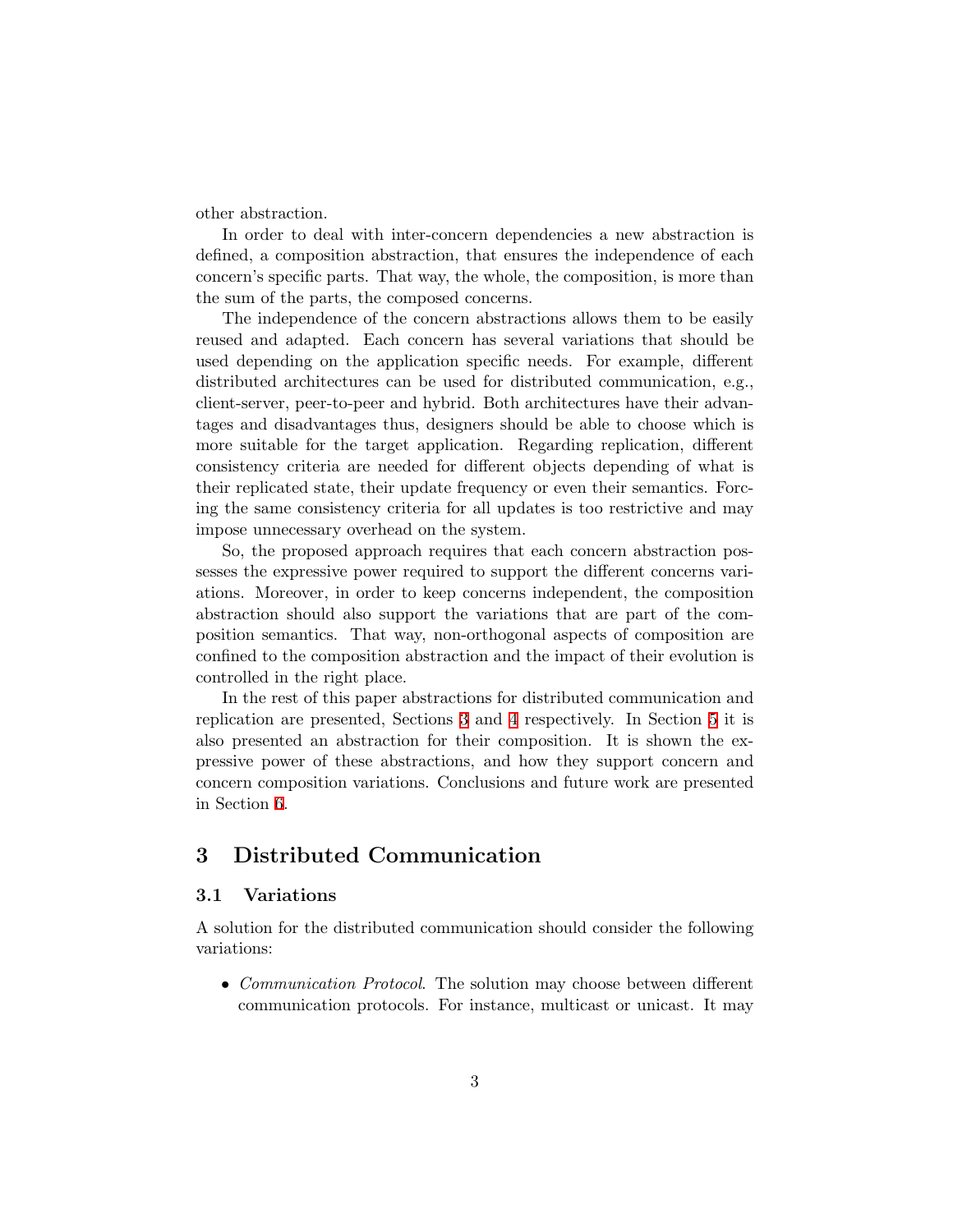

<span id="page-3-0"></span>Figure 1: Distributed communication abstraction structure.

also choose between the different qualities of service. For instance, reliable and unreliable.

• Distributed Architecture. The solution may choose between different distributed architectures. For instance, client-server or peer-to-peer.

## 3.2 Structure

Figure [1](#page-3-0) presents the structure proposed for the distributed communication concern. The abstraction has the following participants:

- ChannelMember. It represents a particular application that is associated with a channel. It is used to send and receive messages from the members that form a communication channel.
- Channel. A Channel instance represents a channel endpoint over which messages can be sent to all (or a subset) of the channel members and over which messages sent to channel members can be received. It is associated with a communication protocol, NetworkProtocol, that is used for message delivery with a particular quality of service.
- NetworkProtocol. It is responsible to send messages from one channel member to the remaining channel members through the network, according to a particular quality of service.
- Message. It represents the information exchanged between channel members through Channel instances.

## 3.3 Expressiveness

It is possible to specialize the proposed abstraction to support the different variations.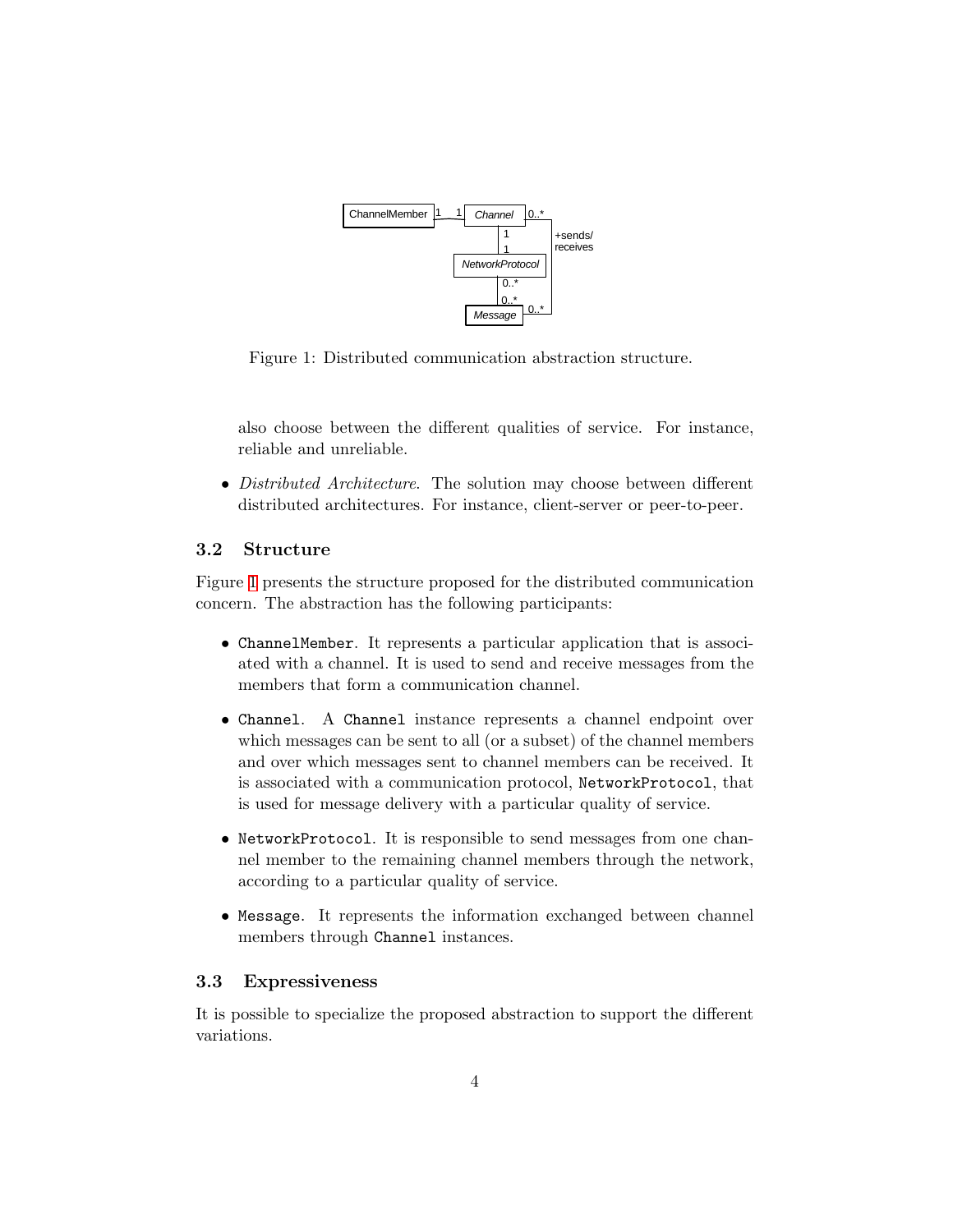To support different communication protocols and qualities of service NetworkProtocol is specialized. There are two main specializations, Unicast-Protocol and MulticastProtocol, that represent, respectively, point-topoint and multicast communication protocols. These classes can be further specialized to provide different qualities of services. For instance, ReliableUnicast and ReliableMulticast.

To support different distributed architectures, the class Channel is specialized. MulticastChannel represents communication channels for multicast architectures. Note that this architecture requires a particular communication protocol, multicast protocol, supported by a specialization of MulticastProtocol. However, there is no commitment for a particular quality of service.

ClientChannel and ServerChannel support client-server architectures. In this distributed architecture a communication channel is represented by an instance of ServerChannel and multiple instances of ClientChannel. All messages are sent by a ClientChannel instance to the ServerChannel instance which is responsible to deliver them to the other ClientChannel instances. Note that this distributed architecture requires a particular communication protocol, unicast protocol, supported by a specialization of Unicast-Protocol.

## 3.4 Implementation with APPIA

 $Appia<sup>1</sup>$  $Appia<sup>1</sup>$  $Appia<sup>1</sup>$  is a communication architecture that allows different communication channels, each with its own QoS, to be integrated in a coherent multi-channel protocol stack [\[9\]](#page-13-1). Appia recognizes the need to integrate channels, allowing properties to be shared across several channels. Most of the previous distributedcommunication models such as the x-Kernel  $[6]$  and Ensemble  $[5]$  $[5]$  $[5]$ offer limited support for expression of inter-channel constraints. The work with Maestro [\[2\]](#page-12-4) illustrates the difficulties of maintaining consistent failure detection when channels with diverse characteristics are used concurrently. To satisfy inter-channel requirements, Appia extends the abstraction provided by previous works.

The architecture of Appia allows the application designer to specify the protocol stack that meets her/his QoS requirements through the composition of micro-protocols. Appia addresses these problems by providing a stack composition model that allows to express inter-QoS requirements.

Figure [2](#page-5-1) shows how Appia can coordinate two different objects A and B

<span id="page-4-0"></span> $1$ <sup>1</sup>Appia was started in the context of the previous project, TOPCOM.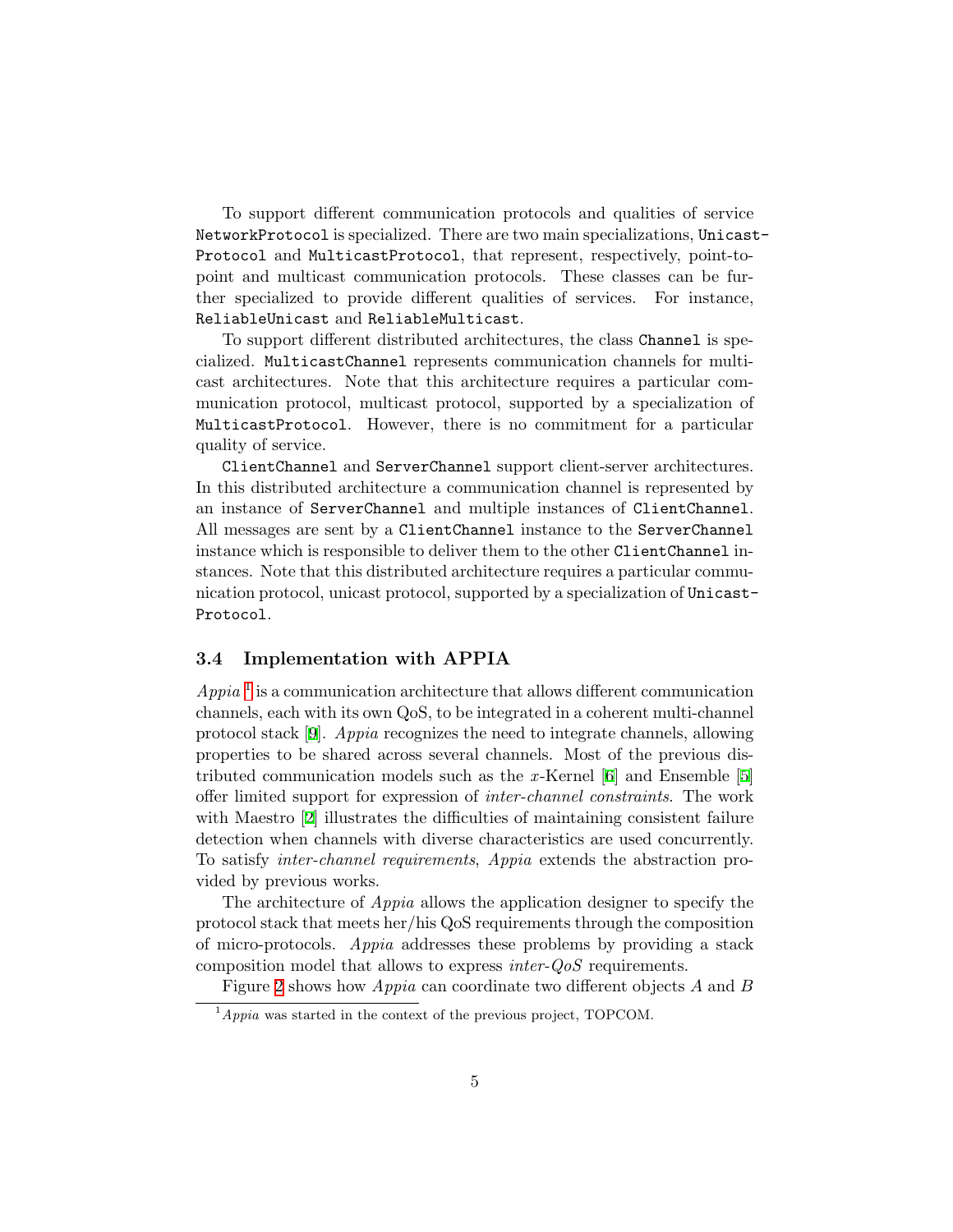

<span id="page-5-1"></span>Figure 2: Two objects with different distributed consistency requirements in Appia

with independent consistency requirements. Both channels share a common failure detector module; this way, inconsistencies motivated by the unreliability of failure detection are avoided.

Appia handles inter-QoS requirements in a clean way: property sharing is achieved by allowing the same protocol instances to be present in the required channels. The figure presents two distinct Appia channels, one for object  $(A)$  and another for object  $(B)$ , and behaving as such for the application programmer. Despite the flexibility of the model, developing protocols for Appia is not harder than for previous protocol frameworks. Depending on protocol behaviour, participation of an instance in several channels can be transparent to the implementation.

# <span id="page-5-0"></span>4 Replication

## 4.1 Variations

When developing application-specific solutions for replication the following variations should be considered:

- *Shared State*. It should be possible to choose the shared state on a per object basis. The shared state is defined identifying the object's attributes and actions that should be shared.
- Consistency Protocols. Different consistency should be allowed. Consistency criteria should be defined on a per object basis. Moreover, it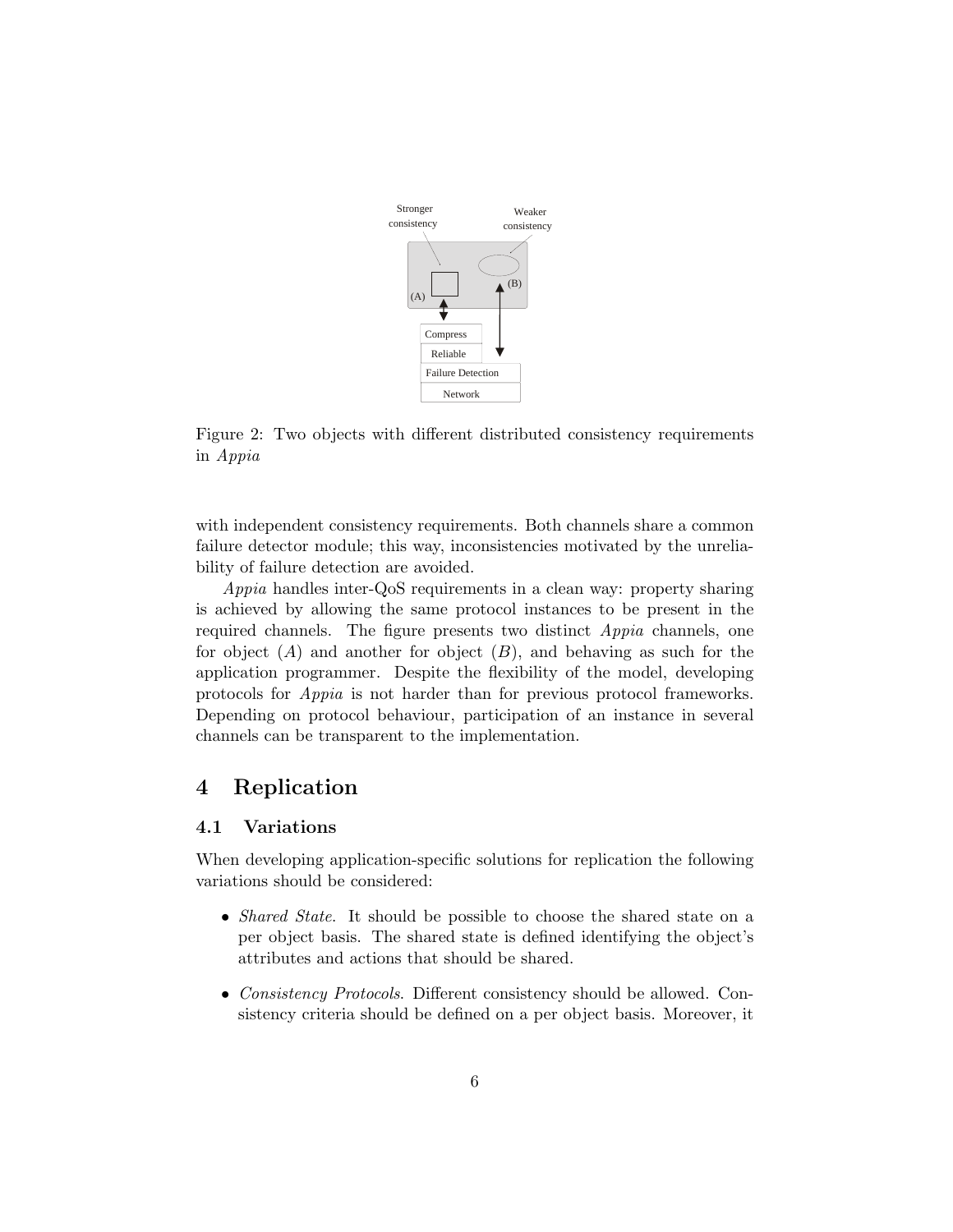should be possible to define consistency criteria that apply to several objects.

• Replication policy. The replication policy to handle newcomers may change. In some situations a new shared space member receives all the shared objects from the same member. In other situations several members contribute for providing the new member with the shared space's objects.

#### 4.2 Structure

Figure [3](#page-6-0) presents the structure of the proposed solution for the replication concern. The abstraction has the following participants:



<span id="page-6-0"></span>Figure 3: Replication abstraction structure.

- SharedSpaceMember. An application that is associated with a Shared-Space instance.
- SharedSpace. Represents a members's view for a particular shared space. It is through SharedSpace instances that members may access shared objects that exist in a shared space.
- SharedObject. An object shared in the context of a shared space.
- SharedState. Represents the part of a SharedObject instance that is actually shared.
- IntraObjectConsistencyProtocol. Represents a consistency protocol that enforces some consistency criteria on a SharedObject instance. It may be applied to one or more shared attributes and actions of the shared object.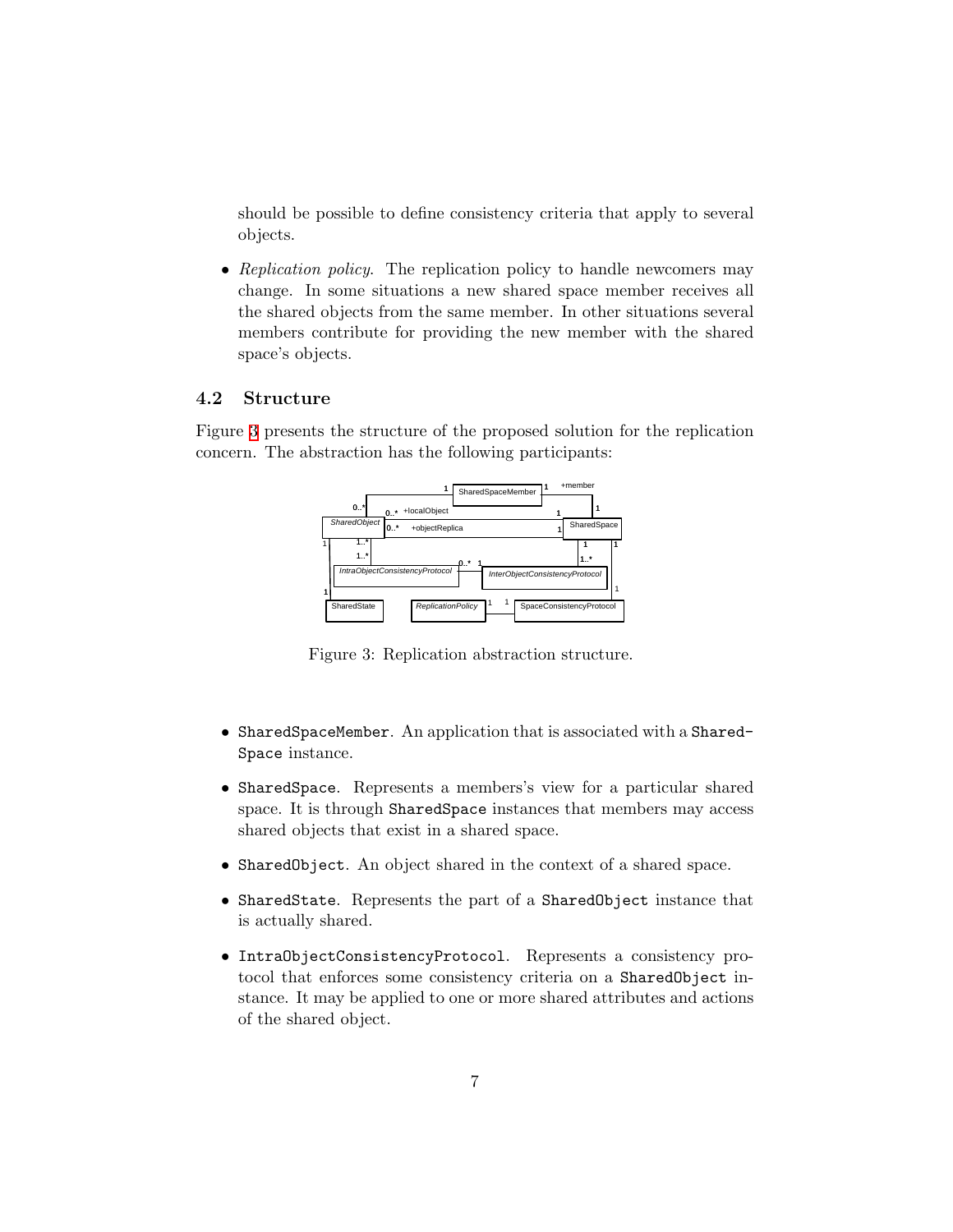- InterObjectConsistencyProtocol. Represents a consistency protocol that enforces some consistency criteria between state updates of different objects. Each aggregates several intra-object consistency protocols.
- SpaceConsistencyProtocol. Represents a consistency protocol that is used for maintaining consistency between shared space members regarding the number of existing shared objects. Moreover, Shared-Space instances use their SpaceConsistencyProtocol to propagate shared objects creation and destruction to other shared space members using a particular consistency criteria.
- ReplicationPolicy. Represents a policy to manage the creation and destruction of shared objects, whenever shared space members join and leave a shared space. Each shared space consistency protocol delegates in a ReplicationPolicy instance the handling of: the activation and deactivation of shared objects; space membership changes; and determining which member or members have the responsibility of sending to newcomers information about the existing shared objects.

#### <span id="page-7-1"></span>4.3 Expressiveness

It is possible to specialize the proposed abstraction to support the different variations.

The abstraction for the replication concern allows for the application shared state to be defined on a per object basis. This allows a better control of what state changes must be propagated to other space members.

Different consistency protocols can be obtained by specializing classes IntraObjectConsistencyProtocol and InterObjectConsistencyProtocol. For instance, class DeadReckonProtocol, is a specialization of IntraObject-ConsistencyProtocol that can be used to reduce the number of state updates that are propagated between space members, using a state prediction algorithm<sup>[2](#page-7-0)</sup>. Class Causa1SpaceProtocol defines a inter-object consistency protocol that forces causal ordering for state updates. It can be used to force the state updates of a particular set of objects to be causally ordered.

Different specializations of ReplicationPolicy can be defined to support different policies for handling newcomers and shared object creation

<span id="page-7-0"></span><sup>&</sup>lt;sup>2</sup>DeadReckon algorithms are used in Multi-User Virtual Environments to reduce state updates of objects positions that can be predicted using the previous position and velocity of the object. Variations have been defined that apply this algorithms to any kind of data .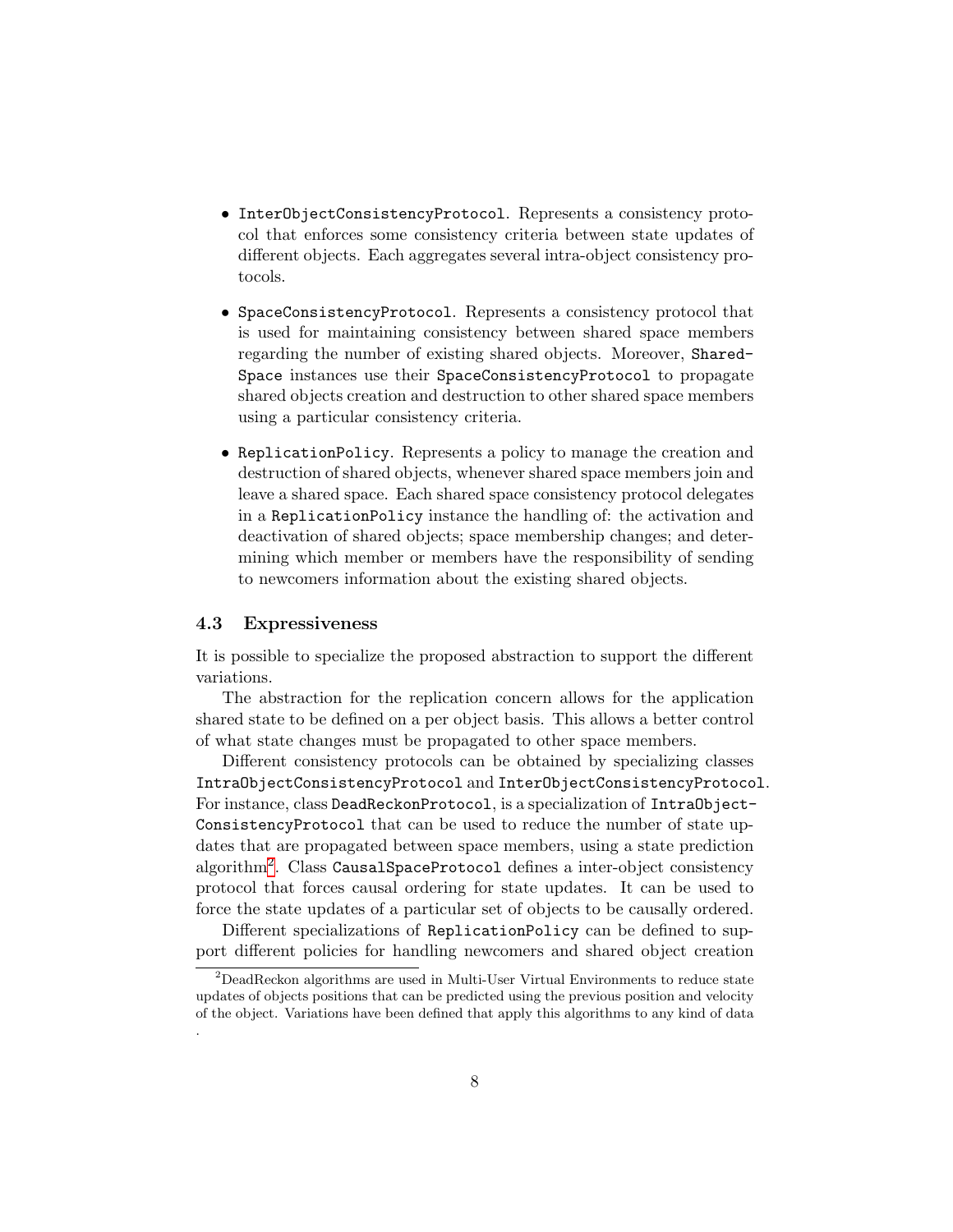and destruction. For instance, class DistributedPolicy represents a policy where each member is responsible to send the replicas of the objects they have created to the newcomers. The classes MasterPolicy and SlavePolicy represents a policy where the responsibility of handling newcomers belongs to a single member, the master. The remaining members, the slaves, do not handle space membership changes and when they join a space, they send replicas of their objects to the master, and obtain the other member's replicas from the master.

#### <span id="page-8-1"></span>4.4 Implementation

The implementation of consistency protocols was based on the concept of protocols layers and protocol stacks that can be found in several distributed communication platforms. Each layer supports a particular consistency protocol and protocols are composed by layering them in protocol stacks. In some aspects the structure of consistency protocols is very similar to the communication protocols supported by Appia. There are however some differences that try to take into account consistency protocols semantics. For instance, when initializing a consistency protocol stack, the layers determine if the state updates produced locally must be propagated through the protocol stack before being applied locally or if they can be immediately applied. For instance, if there is a layer that must force some ordering or synchronization criteria to state updates then they must be first propagated trough the stack; otherwise they can be immediately applied avoiding unnecessary delays. Also, the messages exchanged between protocol layers are state updates that can be inspected by protocols, and not simple opaque byte sequences like in communication platforms. Object protocol layers have access to the objects they are managing so that they take into account specific object semantics when forcing some consistency criteria.

Figure [4](#page-9-0) shows a possible run-time structure of a SharedSpace instances and its consistency protocols. Note that the ReplicationPolicy class is in fact implemented as a special space protocol layer that always exist in a space control protocol.

## <span id="page-8-0"></span>5 Composition

## 5.1 Structure

The composition abstraction has the following participants: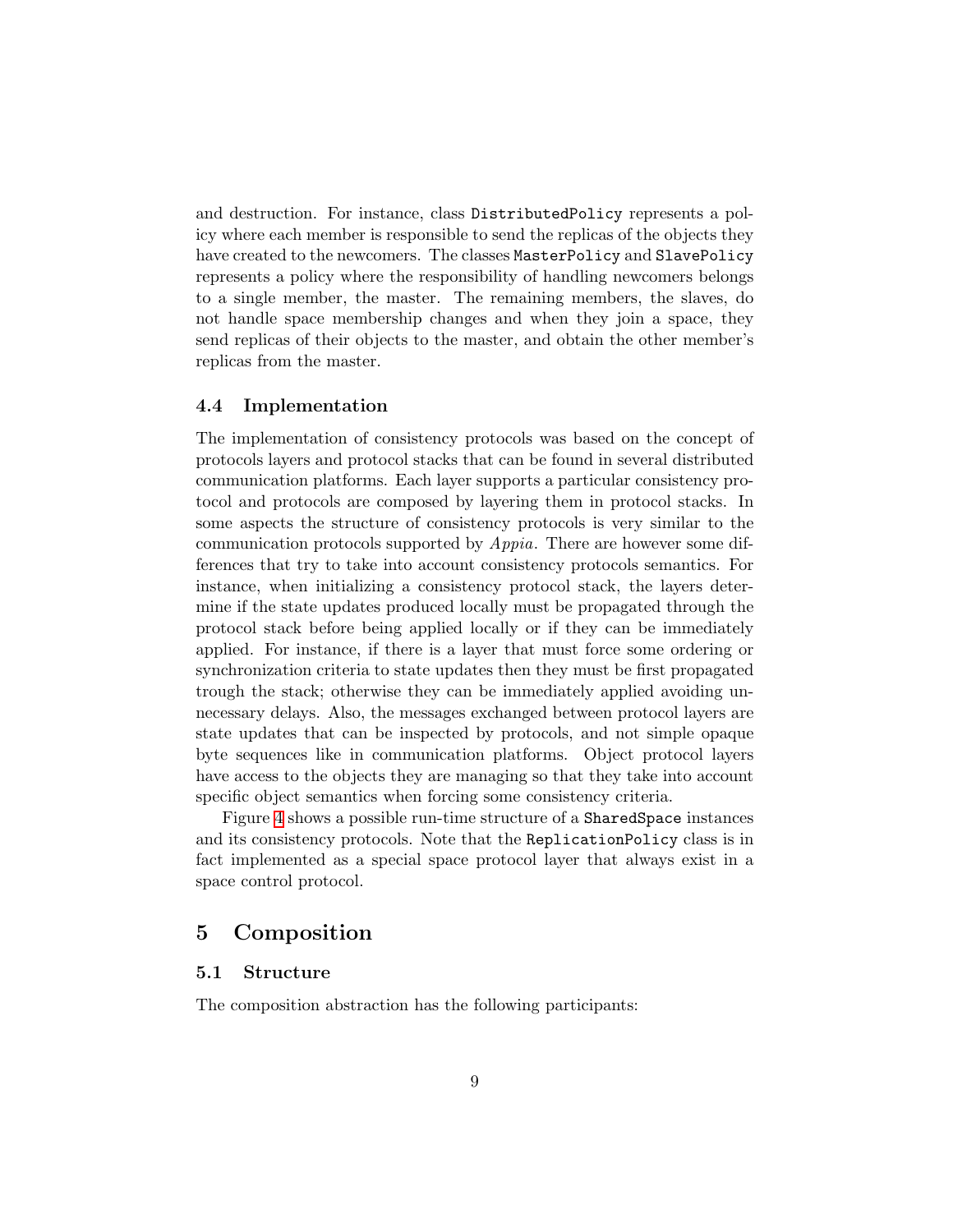

<span id="page-9-0"></span>Figure 4: Run time structure of consistency protocols.

- DistInterObjectConsistencyProtocol. Represents a specialization of InterObjectConsistencyProtocol that uses a Channel instance to receive and propagate state updates to remote space members. It represents the composition between inter-object consistency protocol and distributed communication. Note that this composition must also be enforced for any of InterObjectConsistencyProtocol specializations described in section [4.3.](#page-7-1) The way the composition is supported is implementation dependent. At this level it is only important to identify what are the concern's elements that must be composed in order to obtain the intended functionality, i.e., distributed replicated objects.
- DistSpaceConsistencyProtocol. A specialization of SpaceConsistency-Protocol that implements a distributed membership protocol for managing space membership changes. Creation and destruction of replicas are propagated to remote members trough the Channel instance(s) associated with a DistSpaceConsistencyProtocol.

#### 5.2 Expressiveness

Support for different consistency criteria is obtained by specializations of both IntraObjectConsistencyProtocol and DistInterObjectConsistency-Protocol classes, that enforce different consistency criteria to object's state updates. Also the Channel instances used by DistInterObjectConsistency-Protocol specializations must use NetworkProtocol instances that allow those consistency criteria to be supported over distributed communication. For instance, if a certain object requires some consistency criteria that forces ordered state updates, then it is necessary that the network protocol used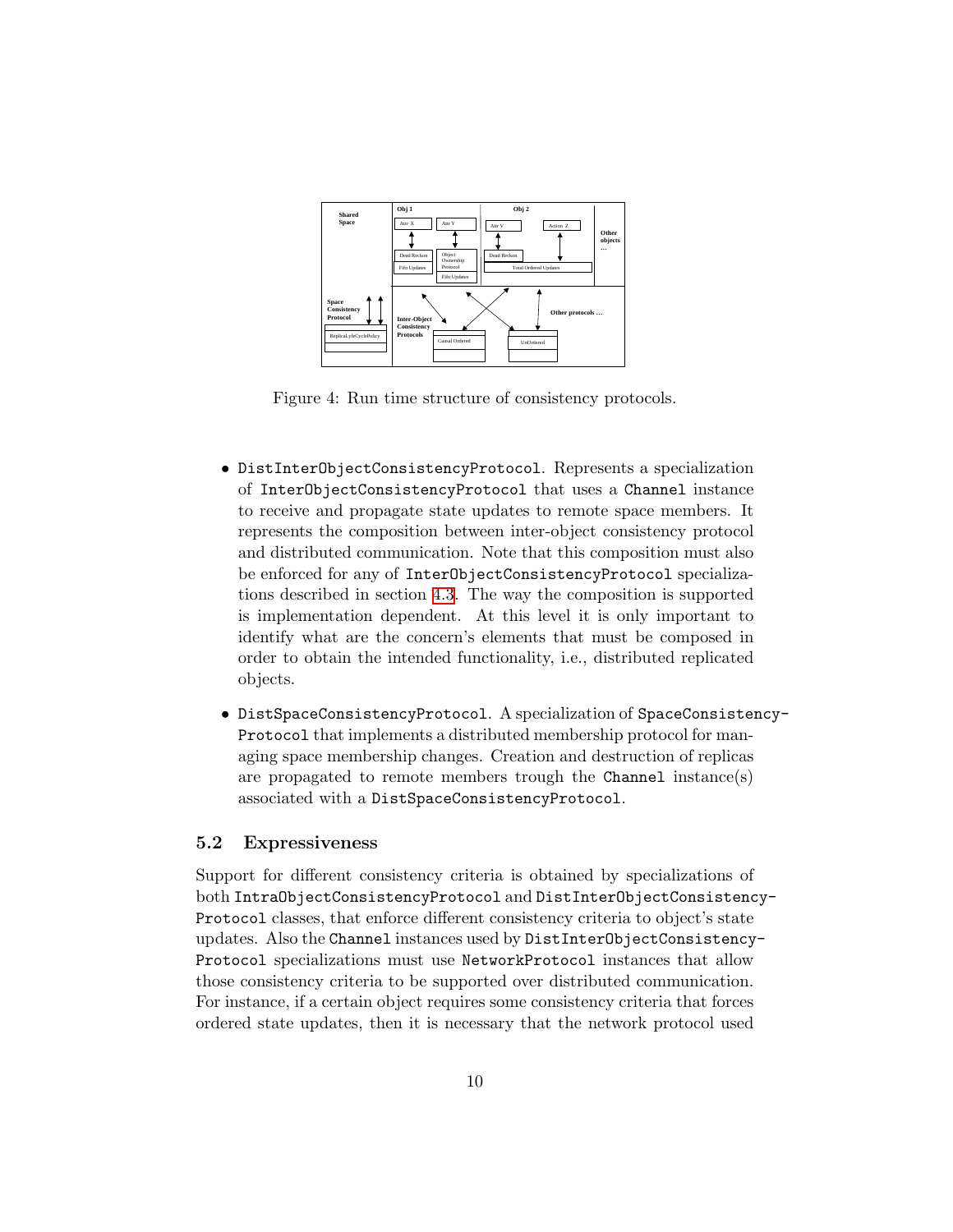by the DistInterObjectConsistencyProtocol's channel supports at least reliable message delivery.

Different distributed architectures are obtained using different combinations of Channel and ReplicationPolicy specializations. For instance, a pure client-server architecture can be obtained by using ClientChannel and ServerChannel instances combined with SlavePolicy and MasterPolicy instances, respectively. The clients use ClientChannel instances associated with DistInterObjectConsistencyProtocol and DistSpaceConsistency-Protocol instances; and SlavePolicy associated with their DistSpace-ConsistencyProtocol instance. The server uses a ServerChannel instance to route network messages , i.e. state updates, between clients and uses MasterPolicy for managing newcomers.

#### 5.3 Implementation

The implementation of DistInterObjectConsistencyProtocol and DistSpace-ConsistencyProtocol is supported by specializations of consistency protocol layers (see section [4.4\)](#page-8-1) that have an associated Channel instance. It also uses the Appia implementation of Channel to perform distributed communication over different network protocols and qualities of service. The resulting composition supports distributed replicated objects, and it also maintains the support for the both concerns variations. Since the composition between distributed communication and replication is well identified and isolated, changing or extending that composition is made easier and only affects the composition code and not the correspondent concerns. For instance, decisions about associating different channels to different interobject consistency protocols, or sharing the same channel between different consistency protocols, or even using more than one channel for the same consistency protocol can be taken at the composition level, by specializing DistInterObjectConsistencyProtocol and DistSpaceConsistency-Protocol appropriately.

There are, however, some dependencies that arise from the composition of distributed communication with replication, namely from composing consistency protocols with distributed communication. For instance, consistency protocols that enforce some ordering criteria needs that the underlying distributed communication is at least reliable. In other situations, using reliable communication may introduce unnecessary delays since the consistency protocols can deal with state updates losses, as it is the case of DeadReckon protocols. It is necessary to guarantee that the distributed communication protocols provide the necessary quality of service so that consistency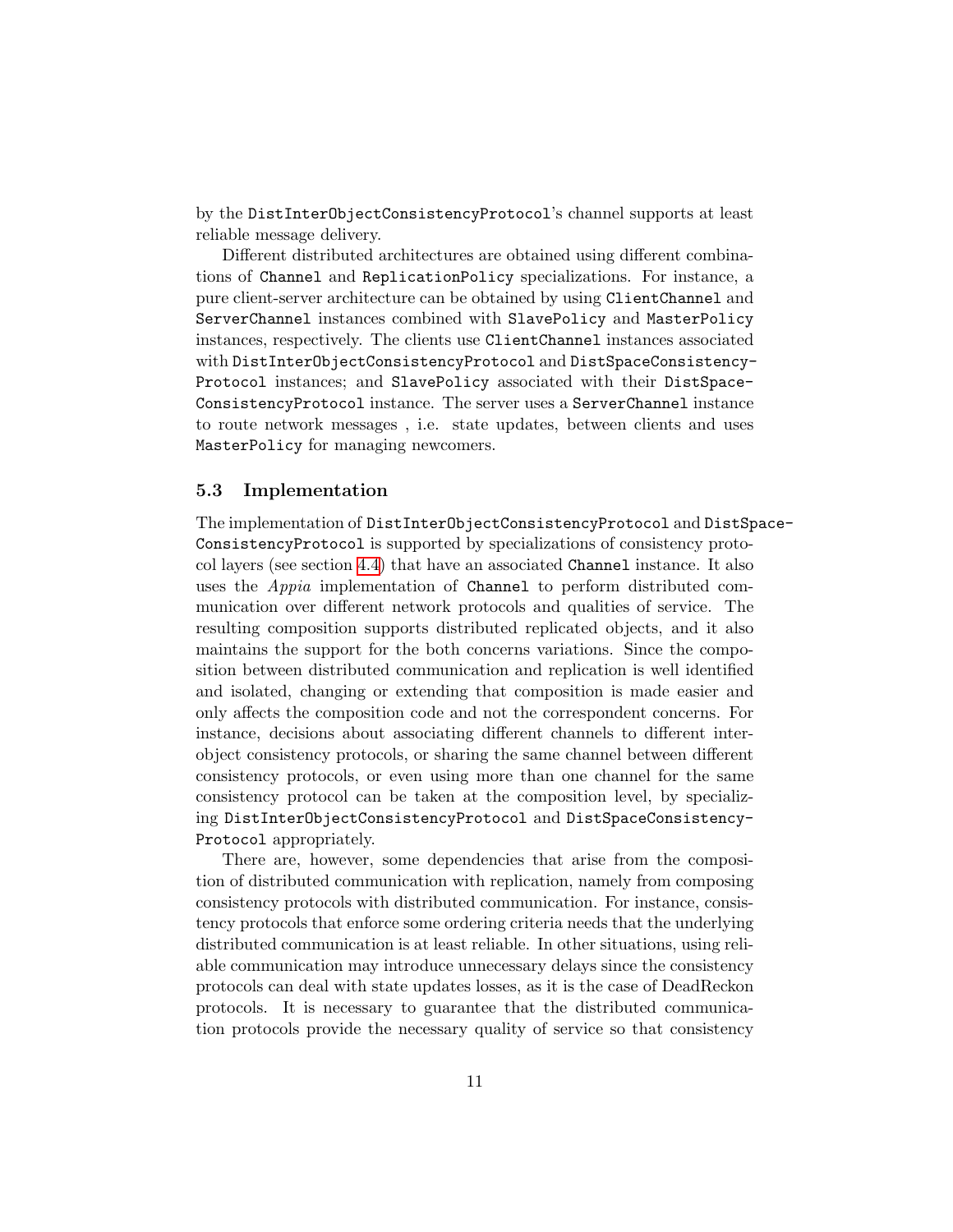protocols can be enforced. At present, although Appia can manage protocol dependencies within its protocol stacks, there is no way of enforcing the dependencies between consistency protocols and Appia's communication protocols.

## <span id="page-11-0"></span>6 Conclusions

The work presented in this paper describes a solution for supporting distributed replication that considers replication and distributed communication as two separated concerns. For each concern, a solution is proposed that supports several variations that are relevant for the domain of multiuser virtual environments. Distributed replication is obtained by composing solutions described for the replication and distributed communication concerns. This approach allowed reasoning about communication and replication at different levels of abstractions, and at the same time allowed for the composition of those concerns. Furthermore, identifying the composition points allowed for optimizations to be performed at the composition level[[3](#page-12-5), [8](#page-13-2), [4](#page-12-6)].

Despite having defined independent abstractions for replication and distributed communication, the implementations of those abstractions were very similar, namely both the implementations of consistency protocols and communication protocols use the concepts of protocol layer and protocol stack. The main reason to use such concepts was to easily support protocol definition and composition.

One of the goals of this work is try to understand if it is possible for a platform like Appia to support both consistency and distributed protocols without violating the separation of concerns. Although *Appia* is focused on supporting communication protocols, it is sufficient generic to allow specializations for other domains like consistency maintenance.

The main advantage of using the same mechanisms for supporting both consistency and communication protocols, is that it may simplify the management of existing dependencies between particular consistency protocols and quality of service of the underlying communication protocols. As stated before, *Appia* already gives support for resolving dependencies between communication protocol layers. However, before using Appia as a general mechanism to support the definition of consistency and communication protocols, it is necessary to understand if Appia offers the necessary semantics to support consistency protocols as it supports communication protocols. Moreover, it is necessary to guarantee that supporting both types of protocols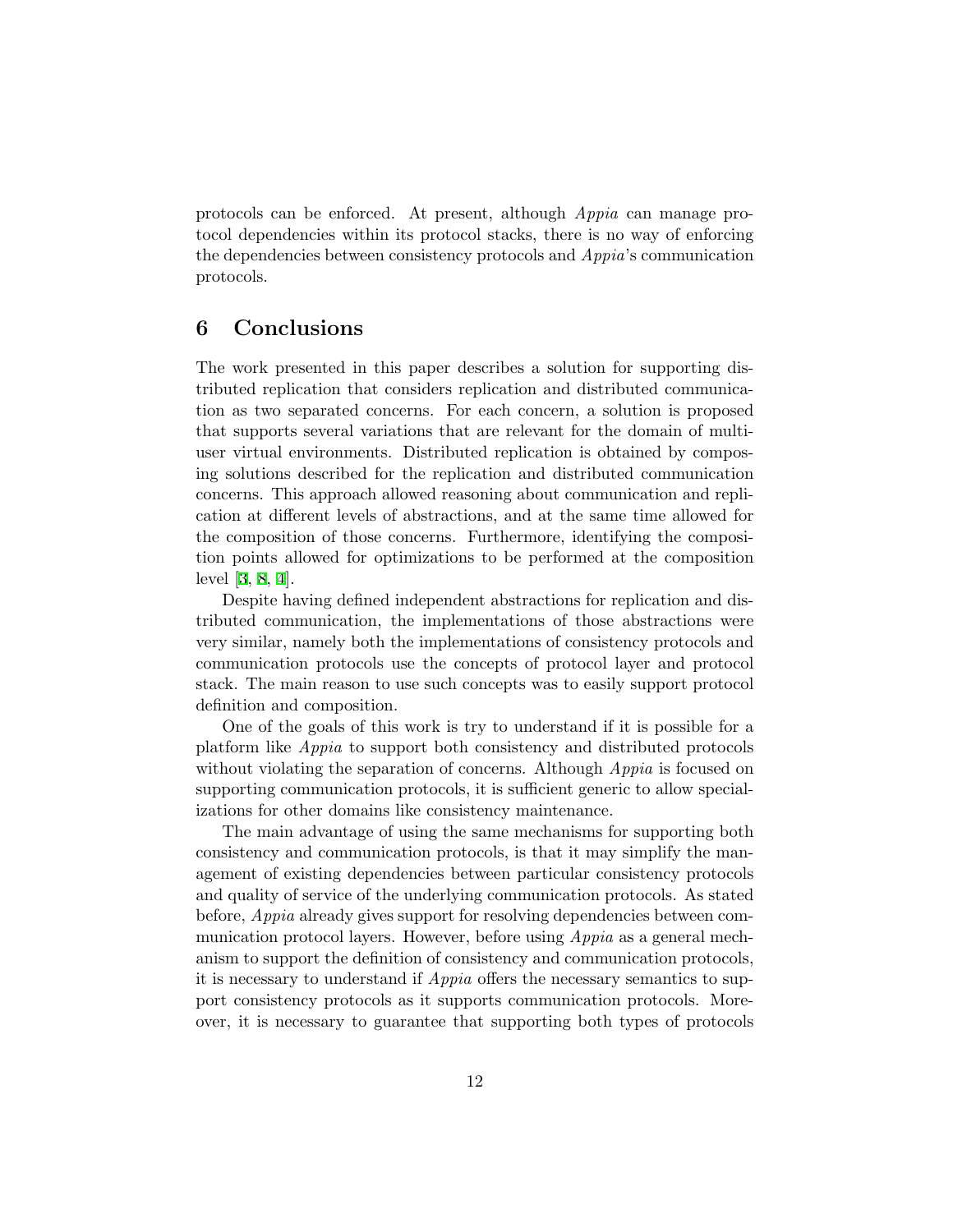will not violate the separation of concerns given by the defined abstractions.

In the future the issue of using the same mechanism to support both communication and consistency protocols will be further investigated. If necessary, changes will be made to *Appia* in order to successfully support consistency protocols definition. However, this must be done, carefully, without affecting the current ability to efficiently support communication protocols.

# References

- <span id="page-12-1"></span>[1] Lowdewijk Bergmans and Mehmet Aksit. Composing software from multiple concerns: A model and composition anomalies, June 2000. ICSE'2000 Workshop on Multi-Dimensional Separation of Concerns in Software Engineering.
- <span id="page-12-4"></span>[2] K. Birman, R. Friedman, and M. Hayden. The maestro group manager: A structuring tool for applications with multiple quality of service requirements. Technical report, Cornell University, Ithaca, USA, February 1997.
- <span id="page-12-5"></span>[3] Thomas Funkhouser. Network Topologies for Scalable Multi-User Virtual Environments. In Proceedings of the 1996 IEEE Virtual Reality Annual International Symposium (VRAIS), pages 222–228, San Jose, CA, April 1996. IEEE Neural Networks Council.
- <span id="page-12-6"></span>[4] Chris Greenhalgh. Spatial Scope and Multicast in Large Virtual Environments. Technical Report NOTTCS-TR-96-7, Department of Computer Science, The University of Nottingham, UK., 1996.
- <span id="page-12-3"></span>[5] M. Hayden. The Ensemble System. PhD thesis, Cornell University, Computer Science Department, 1998.
- <span id="page-12-2"></span>[6] N. Hutchinson and L. Peterson. The x-Kernel: An architecture for implementing network protocols. IEEE Trans. on Software Engineering, 17(1):64–76, January 1991.
- <span id="page-12-0"></span>[7] Gregor Kicsales, John Lamping, Anurag Mendhekar, Chris Maeda, Cristina Lopes, Jean-Marc Loingtier, and John Irwin. Aspect-oriented programming. Technical Report SPL97-008 P9710042, XEROX PARC, February 1997.